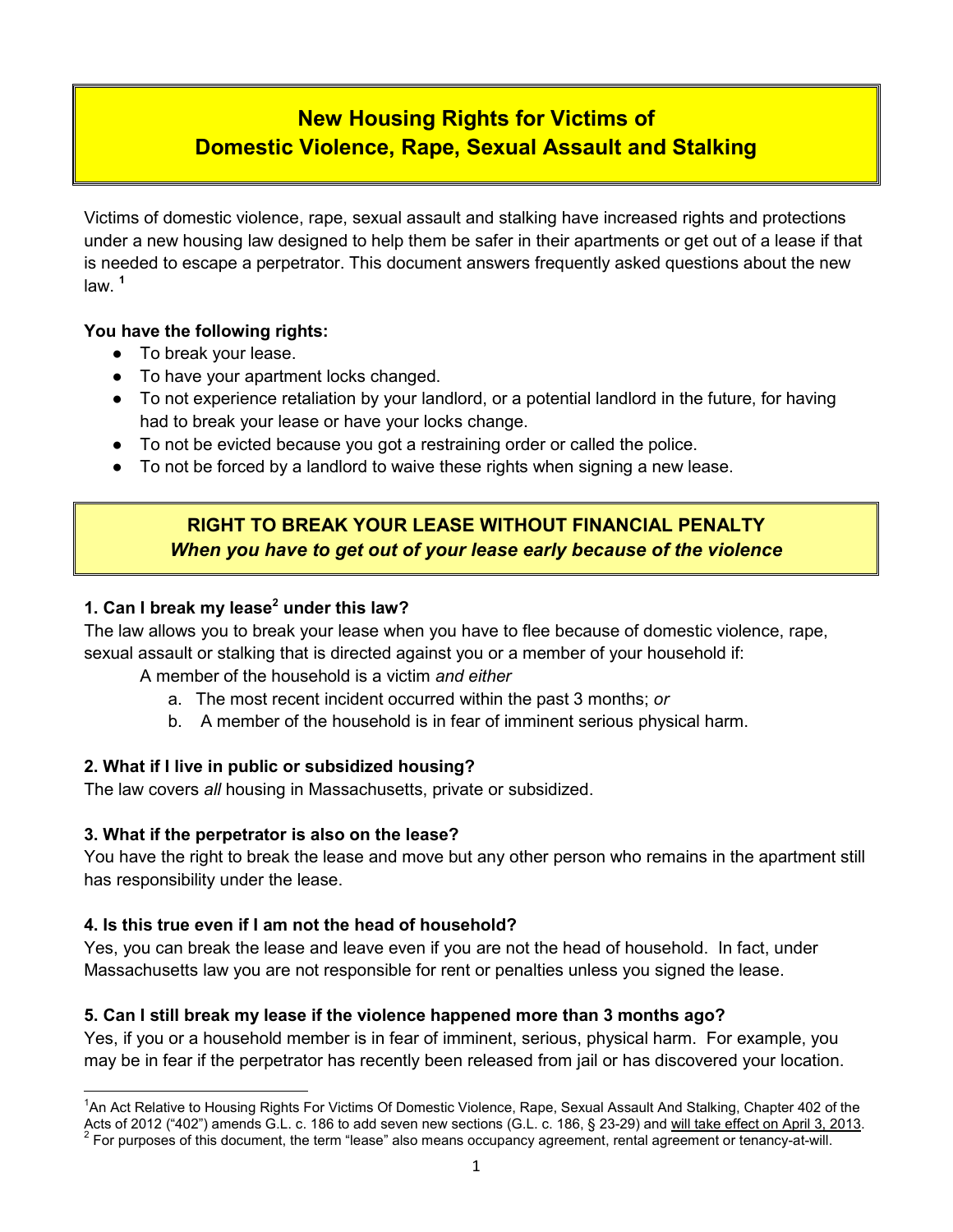#### **6. Do I have to provide the landlord with proof of the violence?**

A landlord has the right to request proof, and if it is requested, you will have to provide documentation.

#### **7. What kind of documentation can be used as proof?**

You will have to provide *one* of the following documents to your landlord:

- Copy of a valid protection or harassment prevention order under G.L. c. 209A or G.L. c. 258 $E^3$ ;
- A record from a federal, state or local court or law enforcement (e.g., police) of an incident and the name of the perpetrator if known;
- A written verification from a qualified third party including domestic violence and sexual assault counselors, licensed social workers and mental health professionals, and various law enforcement professionals. Adult victims will be asked to provide a sworn statement that the facts in the verification are true.

#### **8. Is the documentation I give the landlord confidential?**

Yes. The landlord is required to keep this documentation confidential.<sup>4</sup>

#### **9. What steps do I have to take to break my lease?**

- You must give the landlord written notice that you are going to break the lease due to safety concerns.
- You will have 3 months from when you give written notice of your intent to break the lease to leave the premises. After 3 months, your request will be void.

#### **10. If I have already left my apartment, can I still break my lease?**

Yes, as long as you give notice to the landlord within 3 months of the last incident and you left within those 3 months.

#### **11. How long am I responsible for rent when I break my lease?**

In most cases you would owe rent until you actually leave your apartment. However, if you leave your apartment before you give written notice to your landlord you would owe rent until you give the landlord notice.

#### **12. What if I paid a last month rent in advance?**

You are entitled to a refund of any prepaid rent applicable after this period.

#### **13. What about my security deposit?**

 $\overline{a}$ 

The new law does not change the landlord's responsibility for the security deposit under Massachusetts law. The landlord must refund the security deposit or give you a full and specific statement of the basis for retaining any security deposit within 30 days after you and all occupants vacate the apartment.

 $3$ Under G.L. 209A, victims of violence who are family members, reside in the same household or have a substantial dating relationship with the perpetrator can obtain an order prohibiting further contact and/or abuse. Under G.L. 258E, victims of criminal harassment, stalking and sexual assault, regardless of their relationship to the perpetrator, can obtain a harassment prevention order prohibiting further contact and/or harassment. (Please note: "harassment" applies to specific behavior enumerated in the statute which includes sexual assault.)

<sup>&</sup>lt;sup>4</sup>The exception to this is if you provide a written release or if required by a court order, government regulation or governmental audit requirements.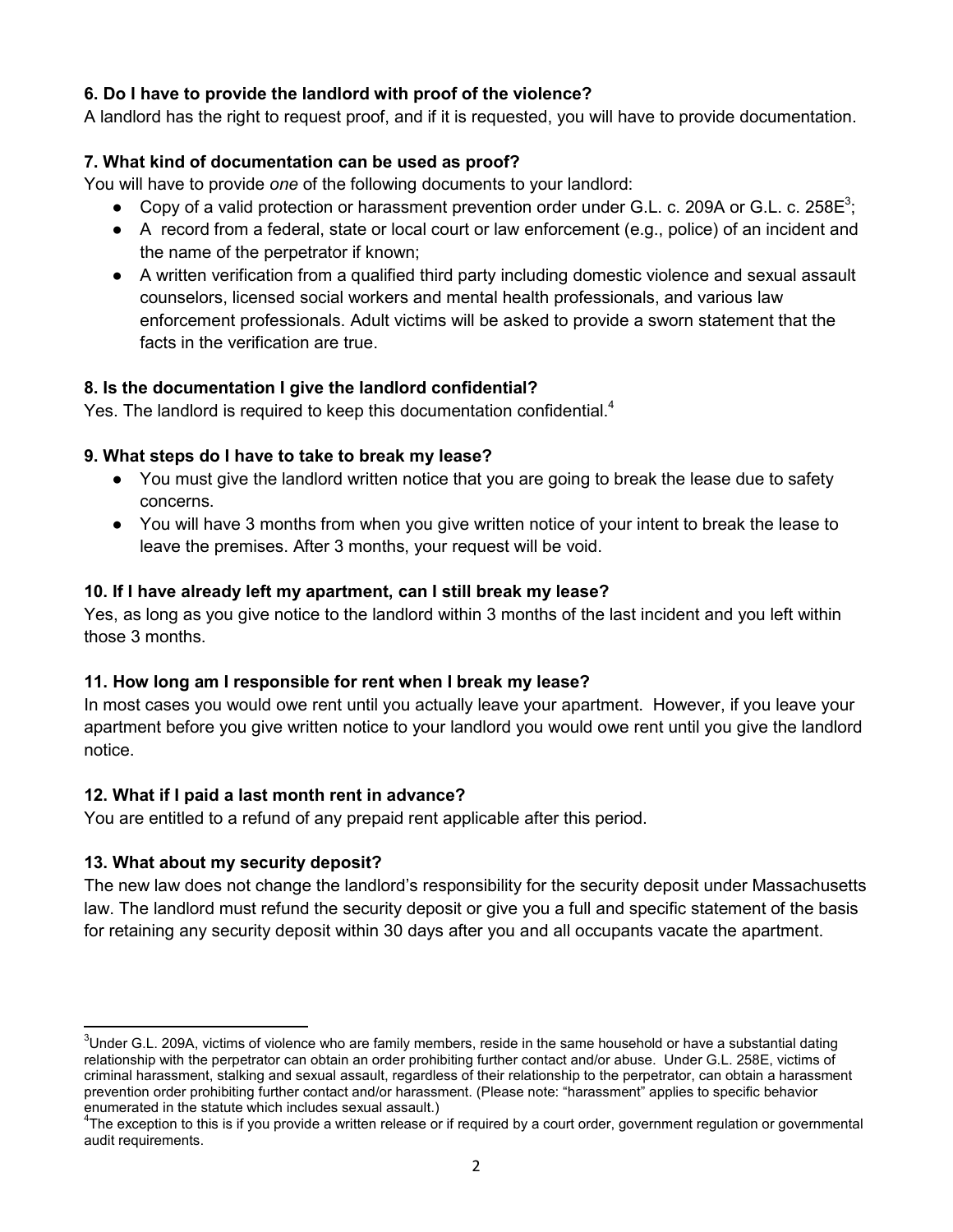## **14. What if there are other adults remaining in the apartment after I leave?**

The law does not affect the rights of others remaining in the unit. While you are relieved from responsibility except as provided in the law, the other adults would still be responsible for rent under the lease or for use and occupancy while they remain there. The landlord would not be required to return the security deposit until all the tenants have vacated.

## **15. Do I have to remove all my belongings from the apartment?**

Yes, any belongings you leave in the apartment after you leave are considered abandoned and the landlord can dispose of them, unless you indicate in writing who is responsible for the belongings and what is to be done with them.

## **16. If I break my lease under this law will I then have bad credit?**

No, this law gives you the right to legally break your lease if you comply with its requirements. A landlord is prohibited from refusing to rent to you because you terminated a lease due to violence.

# **RIGHT TO HAVE YOUR LOCKS CHANGED** *When you need to have your locks changed for your safety.*

## **17. When can I request a lock change for my individual unit?**

You can request a lock change if you or a member of your household reasonably believes they are under imminent threat of domestic violence, rape, sexual assault or stalking at the premises.

## **18. How do I prove that such a threat exists?**

A landlord can, but does not have to, request proof that such a threat exists. If requested, you will have to provide *one* of the following documents to your landlord:

- Copy of a valid protection or harassment prevention order under G.L. c. 209A or G.L. c. 258E;
- A record from a federal, state or local court or law enforcement (e.g., police) of an incident and the name of the perpetrator if known;
- A written verification from a qualified third party including domestic violence and sexual assault counselors, licensed social workers and mental health professionals, and various law enforcement professionals. Adult victims will be asked to provide a sworn statement that the facts in the verification are true.

#### **19. What if the person who poses the safety threat is on my lease?**

The landlord may change the locks and refuse to provide that person with a key if *one* of the following is provided:

- Copy of a valid protection or harassment prevention order under G.L. c. 209A or G.L. c. 258E; *or*
- A record from a federal, state or local court or law enforcement (e.g., police) of an incident of violence.

The law also prohibits you from giving that person a copy of the new key.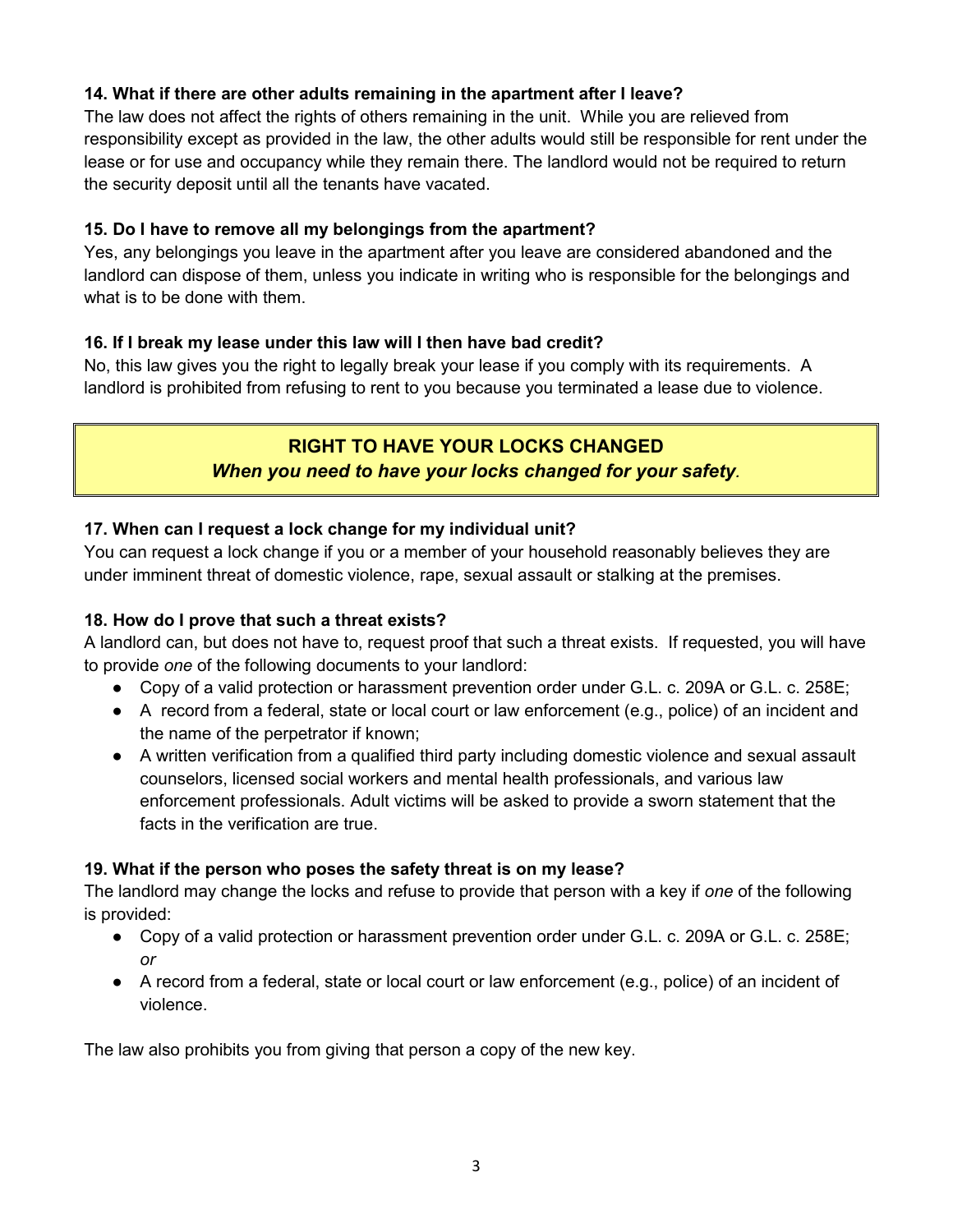## **20. Does the landlord have to respond to a lock change request if the appropriate documentation is provided?**

Yes, the landlord must change the locks within 2 business days or give you permission to do so. Permission is not required if the landlord does not respond within 2 business days of your request. The landlord may charge you a reasonable customary fee for the expense.

You may be eligible to have the expense covered through the Massachusetts Victims of Violent Crime Compensation Program.<sup>5</sup>

## **21. How long does a landlord have to give me a key once the locks are changed?**

The landlord must give you a key within the same 48 hour period in which the locks must be changed.

#### **22. What if I get the locks changed on my own?**

If you change the locks, they must be installed in a workmanlike (i.e., professional) manner with locks of similar or better quality than the original or the landlord can replace the locks and charge you for the costs.

You must give a copy of the key to the landlord within 48 hours after you change the locks.

#### **23. What if a landlord tries to stop me from changing the locks or doesn't give me a key after changing the locks?**

You have the right to file an action in the Housing Court, Superior Court, District Court or Boston Municipal Court to force the landlord to change the locks. If you win, you would have the right to damages and to reasonable attorney's fees.

# **PROTECTION AGAINST HOUSING DISCRIMINATION FOR ASSERTING YOUR RIGHTS TO BREAK YOUR LEASE OR HAVE YOUR LOCKS CHANGED**

**24. If I utilized my rights under the law to terminate a lease or change my locks in a previous rental unit, can a landlord refuse to rent, or a housing subsidy provider deny assistance, to me?**  No. Doing so would be a violation of the law.

# **PROTECTION AGAINST EVICTION FOR OBTAINING A PROTECTION OR HARASSMENT PREVENTION ORDER OR CALLING THE POLICE**

## **25. Am I protected from retaliation for exercising my rights under the law or my rights to protection?**

Yes. You are protected from retaliation for:

 $\overline{a}$ 

- exercising your lock change rights,
- taking action under G.L. c. 209A or G.L. c. 258E,

<sup>&</sup>lt;sup>5</sup>Victim Compensation website http://www.mass.gov/ago/public-safety/resources-for-victims/victims-of-violent**crime/victim-compensation.html**